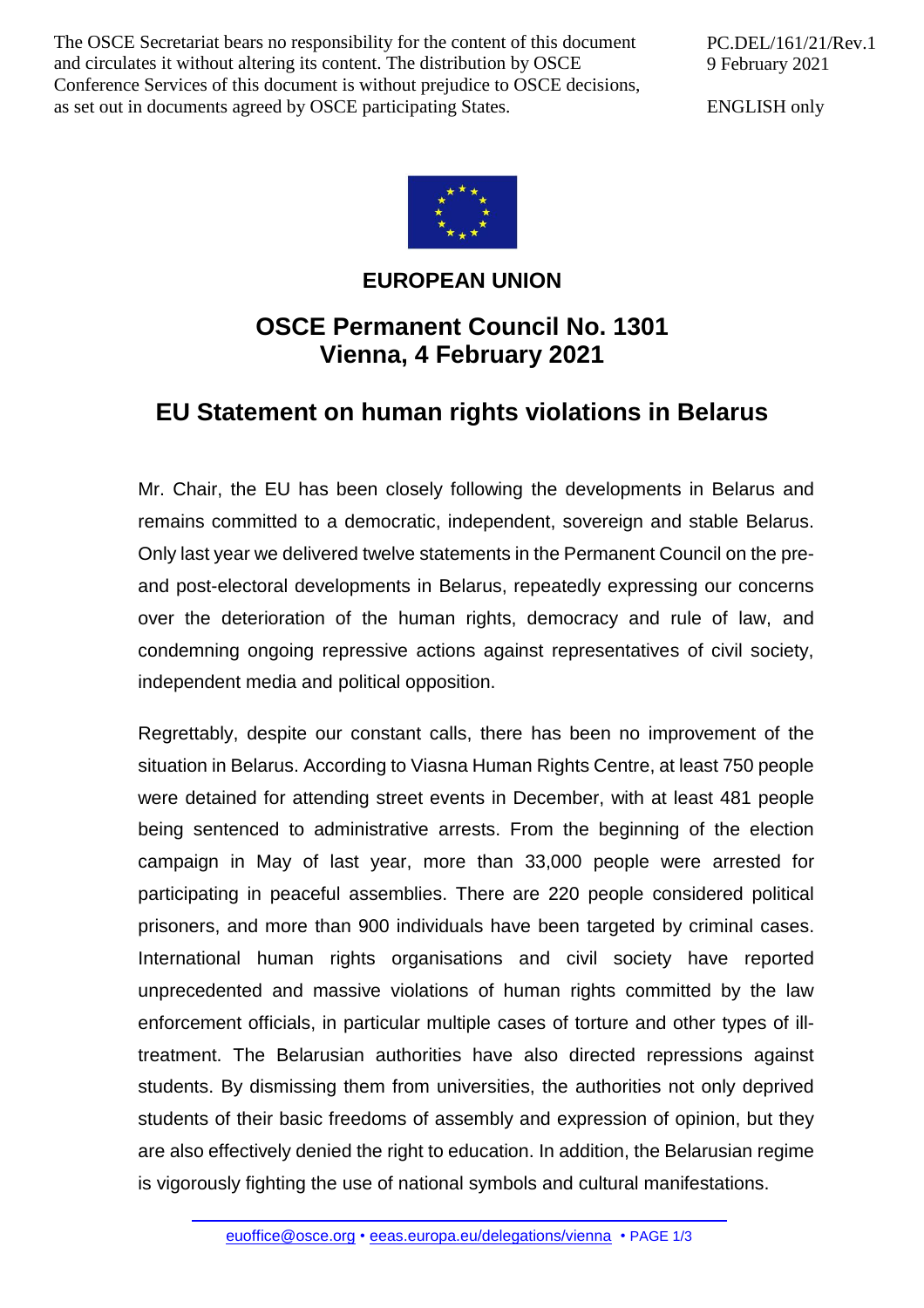The repression has however not broken the determination of the Belarusian population, who, against all odds, fights for its democratic rights. We stand in solidarity with the courageous Belarusian people. We especially highlight the numerous female protesters and activists and welcome the indispensable role the women of Belarus play in the call for democracy and justice. We remain deeply concerned about the harsh sentences handed out over the past weeks against participants of anti-Lukashenko protests. Let me mention in this context only a few examples from last weeks: a resident of the Gomel region, Aleksandr Kulaga, was given two years in prison for allegedly uttering obscene insults against "a man named Lukashenko". Vladimir Gorokh in Novogrudok was sentenced to seven years in prison for allegedly preparing anti-government protests. Two 18-year-old protesters, Safiya Malashevich and Tsikhan Klyukach, received two years and one and a half year prison terms respectively for hooliganism and insulting the president. Regrettably, the list of individuals sentenced on spurious charges expands continuously. We consider these disproportionate and politically motivated sentences as yet another attempt to intimidate and silence the Belarusian population. At the same time, the real perpetrators are still at large under the State's protection. The impunity for human rights violations in Belarus must end. The EU again welcomes last year's report on Belarus under the Moscow Mechanism and recalls its recommendations on the use of international legal mechanisms, as well as the use of national legal tools to investigate human rights violations in Belarus and bring perpetrators to justice.

Another reason for concern relates to the freedom of the media in Belarus. According to the Belarusian Association of Journalists, there were 477 detentions of journalists and media actors in 2020. Criminal proceedings have been initiated against 15 media actors and nine of them are currently held in custody. In this regard, the EU joins the OSCE Representative on Freedom of the Media in condemning the detention of the journalist Andrei Alyaksandrau for the alleged financing of protesters. The EU also stands in solidarity with the detained Belarusian blogger Ihar Losik, detained since June 25 for "preparing to disrupt public order", and Belsat journalists Katsyaryna Andreyeva and Darya Chultsova, imprisoned for broadcasting a violent dispersal during the protest in memory of Raman Bandarenka. We remain deeply concerned about the constant harassment